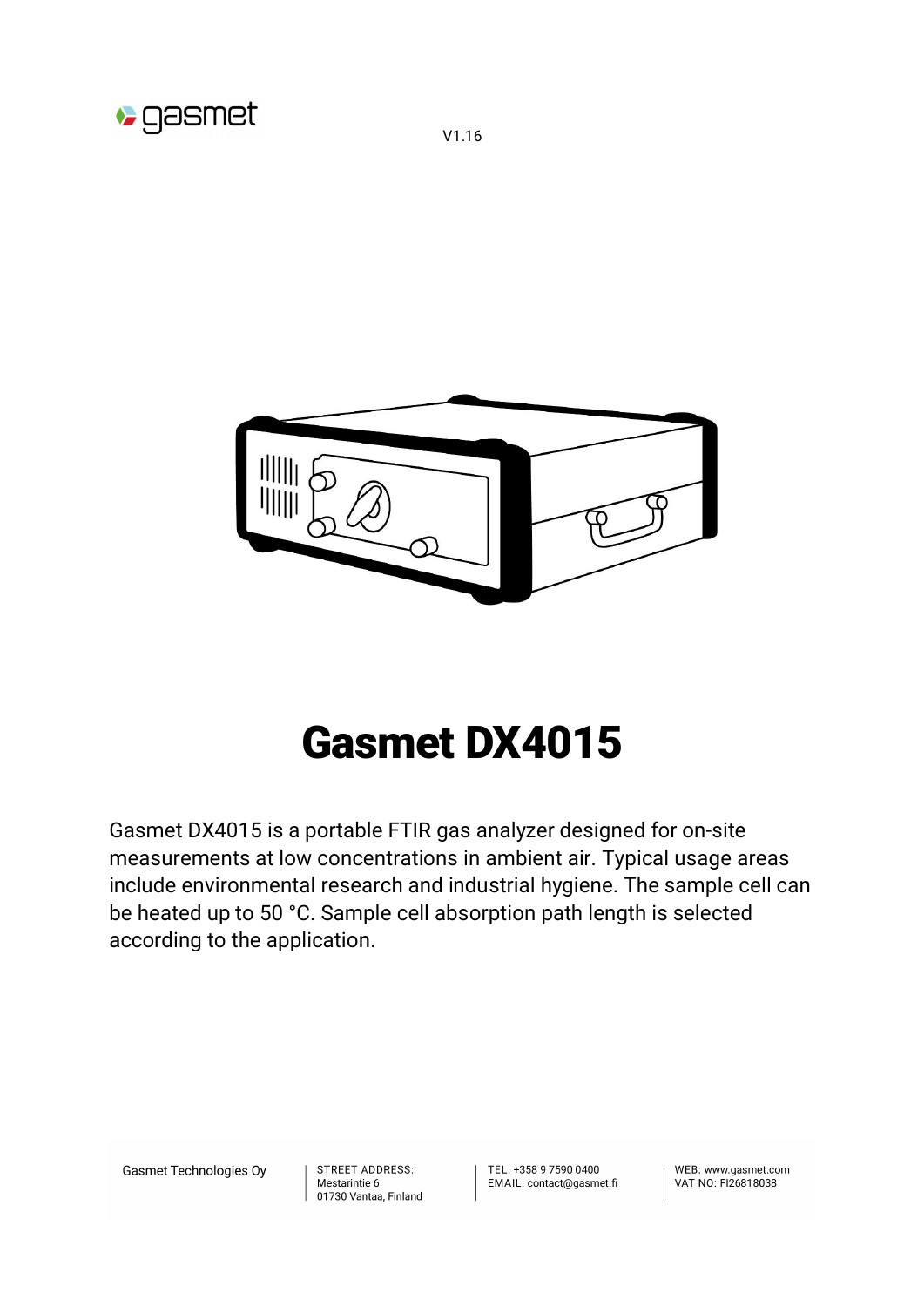

### V1.16

#### **System specifications**

| <b>Measuring principle</b>   | Fourier transform infrared, FTIR                                                   |                                                                                                                                                                  |
|------------------------------|------------------------------------------------------------------------------------|------------------------------------------------------------------------------------------------------------------------------------------------------------------|
| <b>Multigas capability</b>   | Simultaneous analysis of up to 50 gas compounds                                    |                                                                                                                                                                  |
| <b>Response Time</b>         | Typically $<$ 120 s                                                                |                                                                                                                                                                  |
| Power supply                 | 115 / 230 V 50 / 60Hz<br>Power consumption: Average 150 W, maximum 300 W           |                                                                                                                                                                  |
| <b>Analysis Software</b>     | Calcmet (Required operating system Windows 7 or 10)                                |                                                                                                                                                                  |
| <b>Data Connection</b>       | 9-pole D-connector for RS-232                                                      |                                                                                                                                                                  |
|                              |                                                                                    | Analyzer is connected to an external computer via RS-232C cable. The external computer<br>controls Gasmet. Remote control connection for Portable sampling unit. |
| Sample pump                  | External, not included                                                             |                                                                                                                                                                  |
| <b>Sample gas filtration</b> | Minimum 2 um particulate filtration. Recommended: Gasmet PSS with standard filter. |                                                                                                                                                                  |
| <b>Gas fittings</b>          | Sample in:<br>Sample out:<br>Interferometer purge:                                 | 6 mm Swagelok, stainless steel<br>8 mm Swagelok, stainless steel<br>6 mm Swagelok stainless steel                                                                |
| <b>Enclosure</b>             | <b>Dimensions:</b><br>Material:                                                    | 390 x 445 x 164 mm<br>Aluminum                                                                                                                                   |
| Weight                       | 13.9 kg                                                                            |                                                                                                                                                                  |
| <b>Product compliance</b>    | CE, UKCA                                                                           |                                                                                                                                                                  |
| <b>Spectrometer</b>          | <b>Resolution:</b><br>Detector:<br><b>Beamsplitter:</b><br>Wave number range:      | $4/8$ cm <sup>-1</sup><br>Thermoelectrically cooled MCT<br>Antireflection coated ZnSe<br>900 - 4 200 cm-1                                                        |
| Sample cell                  | Structure:<br><b>Material:</b><br>Mirrors:<br>Volume:<br>Temperature:              | Multi-pass, path length 5.0 m<br>Gold coated aluminum<br>Fixed, protected gold coating<br>0.4 liters<br>50 °C, maximum                                           |

## **Operating and storage conditions**

| Sample gas pressure          | Ambient                                     |
|------------------------------|---------------------------------------------|
| Sample gas flow rate         | $2 - 10$ $1/min$                            |
| Storage temperature          | -20 to 60 °C, non-condensing                |
| <b>Operating temperature</b> | Long term 5 to 30 °C, short term 0 to 40 °C |

# **Performance specifications**

| Zero-point drift                          | < 2 % of measuring range per zero-point calibration interval                                                                                                |  |
|-------------------------------------------|-------------------------------------------------------------------------------------------------------------------------------------------------------------|--|
| Sensitivity drift                         | None                                                                                                                                                        |  |
| <b>Linearity deviation</b>                | < 2 % of measuring range                                                                                                                                    |  |
| <b>Temperature drift</b>                  | < 2 % of measuring range per 10 K temperature change                                                                                                        |  |
| <b>Pressure influence</b>                 | 1 % change of measuring value for 1 % sample pressure change. Ambient pressure changes<br>measured and compensated                                          |  |
| <b>Background measurement</b><br>interval | 24 hours, with nitrogen (5.0 or higher $N_2$ recommended)                                                                                                   |  |
| Gasmet Technologies Oy                    | STREET ADDRESS:<br>TEL: +358 9 7590 0400<br>WEB: www.gasmet.com<br>VAT NO: FI26818038<br>Mestarintie 6<br>EMAIL: contact@gasmet.fi<br>01730 Vantaa, Finland |  |